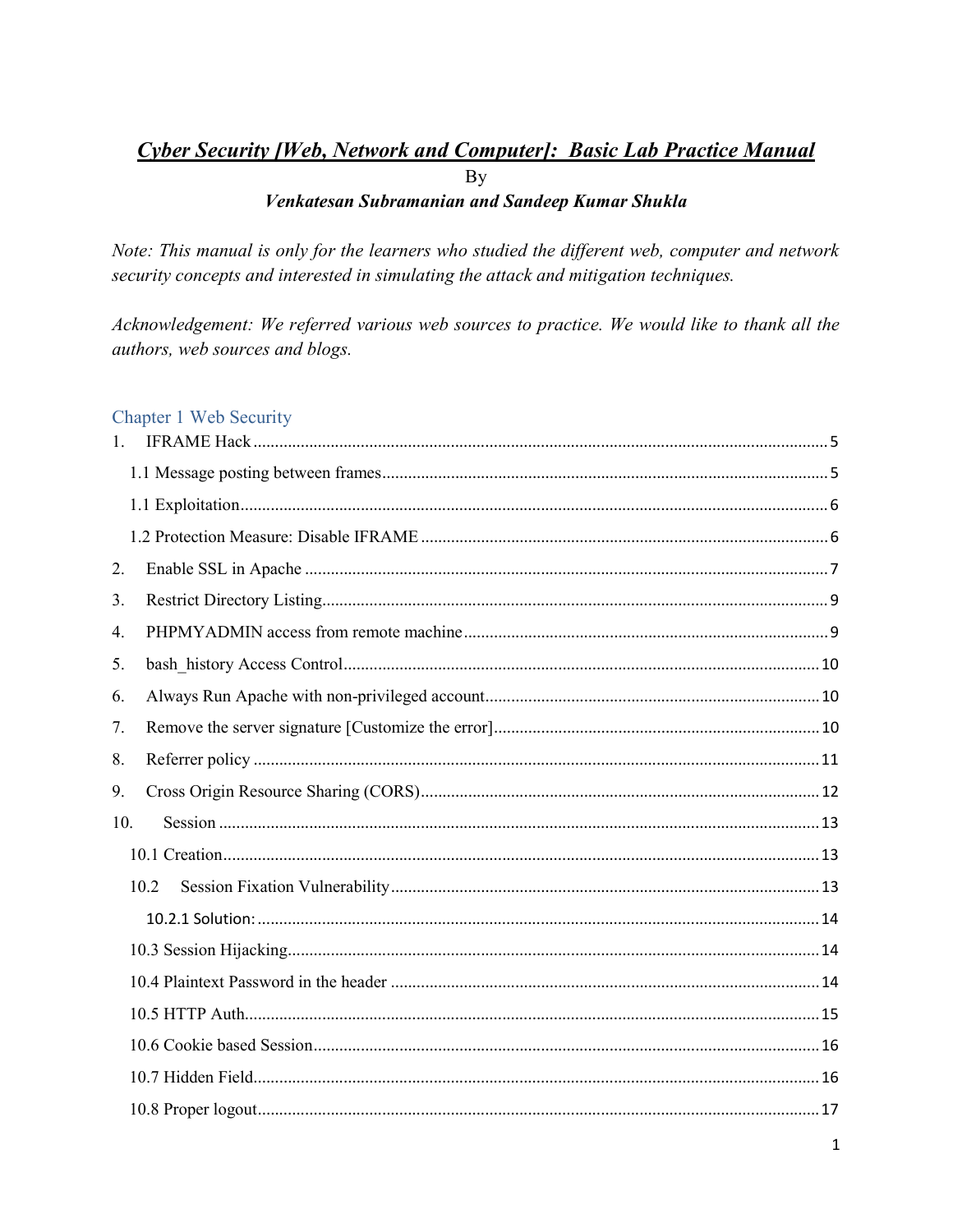| 11.  |  |  |
|------|--|--|
| 12.  |  |  |
|      |  |  |
|      |  |  |
|      |  |  |
| 13.  |  |  |
|      |  |  |
|      |  |  |
|      |  |  |
|      |  |  |
| 15.1 |  |  |
| 15.2 |  |  |
| 15.3 |  |  |
|      |  |  |
|      |  |  |
|      |  |  |
|      |  |  |
|      |  |  |
|      |  |  |
|      |  |  |
|      |  |  |
|      |  |  |
|      |  |  |
|      |  |  |
|      |  |  |
|      |  |  |
|      |  |  |
|      |  |  |
|      |  |  |
|      |  |  |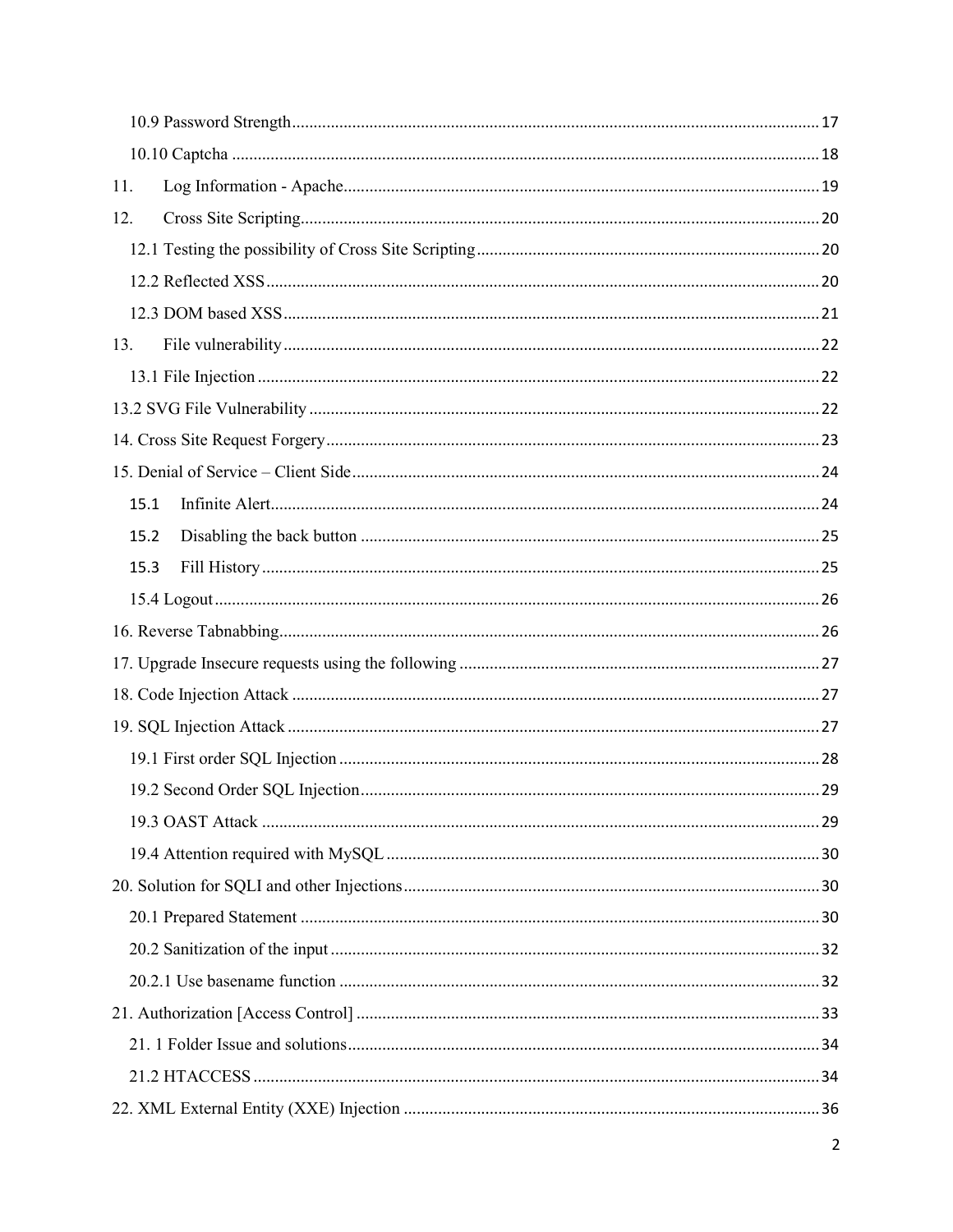| <b>Chapter 2 Network Security</b> |  |
|-----------------------------------|--|
| 1.                                |  |
|                                   |  |
| 2.                                |  |
| 3.                                |  |
|                                   |  |
|                                   |  |
| 4.                                |  |
|                                   |  |
|                                   |  |
|                                   |  |
|                                   |  |
|                                   |  |
|                                   |  |
|                                   |  |
|                                   |  |
| 5.                                |  |
|                                   |  |
|                                   |  |
|                                   |  |
|                                   |  |
|                                   |  |
|                                   |  |
|                                   |  |
|                                   |  |
|                                   |  |